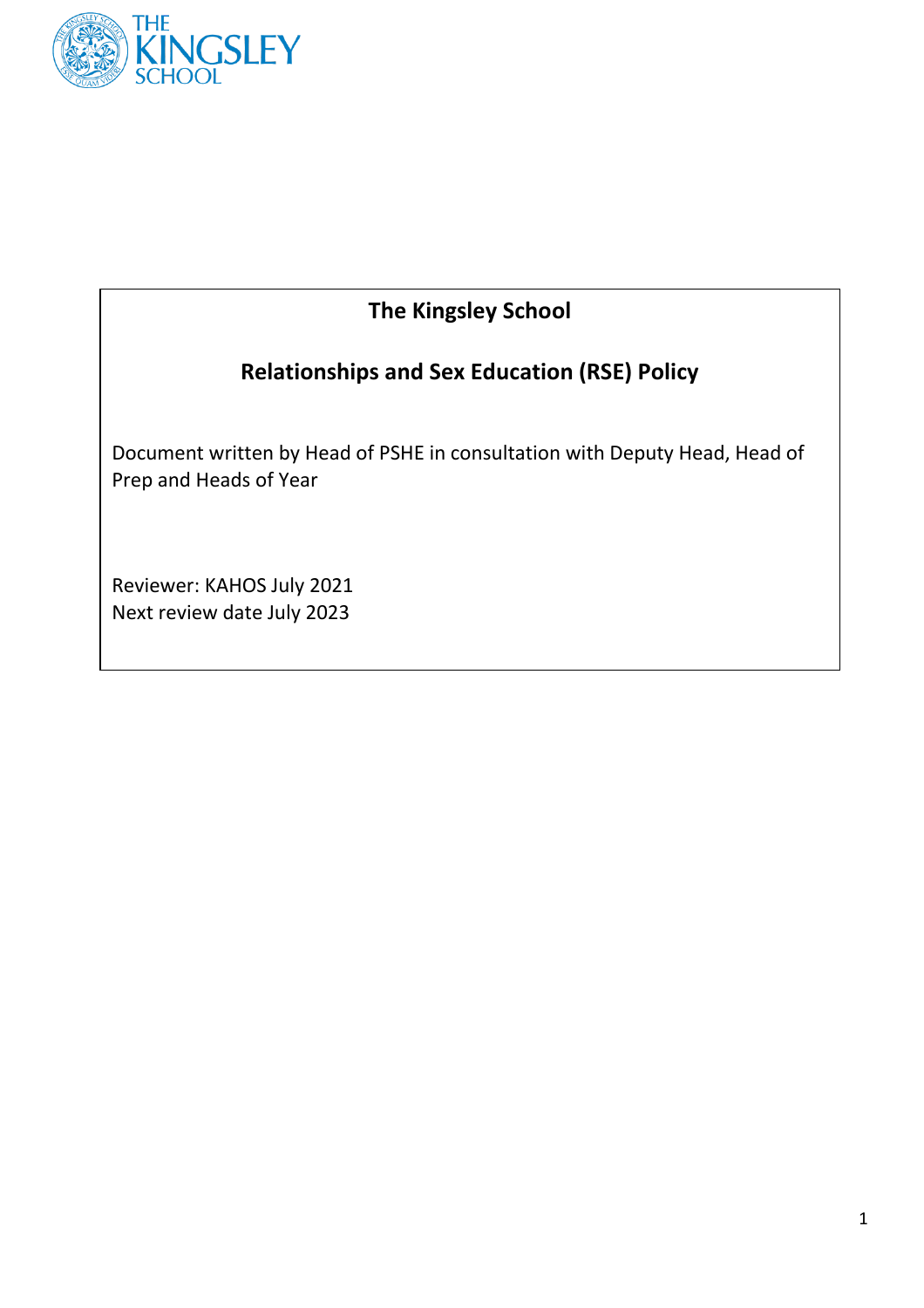

#### **Introduction**

This policy applies to all pupils at The Kingsley School, including those in EYFS.

This policy covers the Relationships and Sex Education (RSE) taught at the Kingsley School and reference should also be made to the Kingsley PSHE Policy.

This policy has been updated to meet the requirements of the new statutory guidance for Relationships Education, Relationships and Sex Education and Health Education (2019). The RSE content is appropriate to pupils' age and stage of development. It is also an essential part of safeguarding.

To be effective RSE should always be taught within a broader PSHE education programme. RSE enhances and is enhanced by learning around topics such as mental health and the development of skills and attributes such as risk management, resilience and decision making. (Reference PSHE Association).

**Kingsley defines relationship and sex education as "the emotional, social and physical aspects of growing up. Relationships, sex, human sexuality and sexual health."**

**We believe at Kingsley that relationships and sex education is important because RSE should equip young people with the information, skills and positive values to have safe, fulfilling relationships, to enjoy their sexuality and to take responsibility for their sexual health and well-being". (Reference Sex Education Forum)**

## **Aims of Sex and Relationships Education at The Kingsley School**

The Kingsley RSE policy aims to meet the 'Twelve Principles' of good quality RSE (Ref: Sex Education Forum) and these are supported by the PSHE Association.

RSE is learning about emotional, social and physical aspects of growing up, relationships, sex, human sexuality and sexual health.

#### **The aim of the programme will be to instil in our pupils a respect for human life and the dignity of the human person through**

- a) giving clear, accurate, appropriate and up-to-date information on sexual issues;
- b) helping pupilsto acquire skills which will enable them to make informed choices and decisions in their lives, looking clearly at their responsibilities, first to themselves and then towards others;

c) providing a climate that allows individuals to feel valued and affirmed, and therefore, safe and unthreatened, enabling them to put forward and explore their ideas, feelings and emotions;

- d) providing the opportunity for pupils to explore and clarify attitudes and values in their developing experience of relationships and sexuality;
- e) raising awareness of all that undermines the dignity of self and others;
- f) guiding pupils towards spiritual, mental, emotional and physical well-being;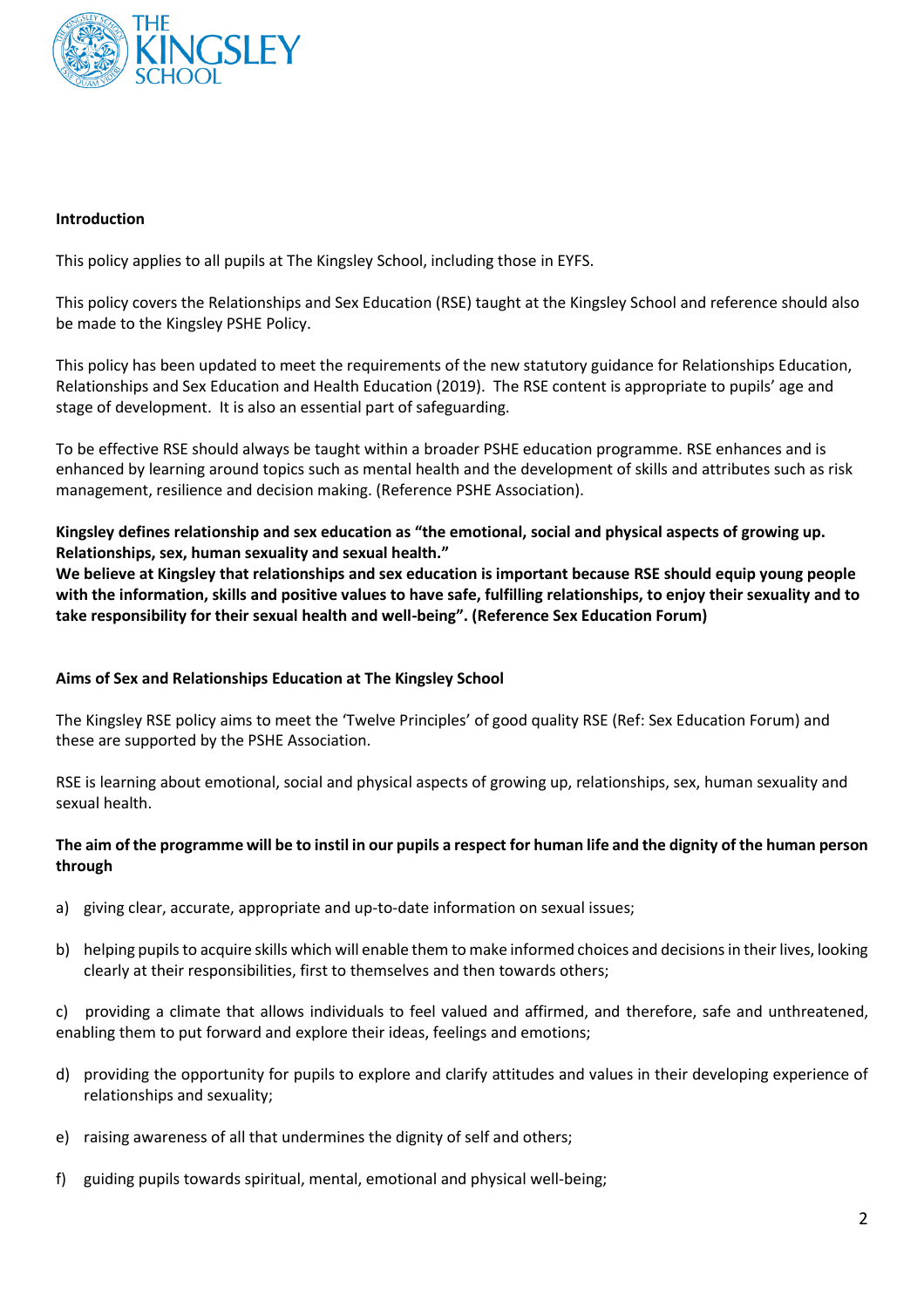

encouraging a respect for those who represent the diversity of human experience, culture and sexuality;

## **The programme will ensure that we comply with legal requirements such as the vital part RSE plays in meeting best practice for Safeguarding.**

#### **Process of policy development, consultation and the purpose of the policy**

The purpose of this policy document is

- to give clear guidelines to all who are concerned in planning, delivering and contributing to relationships and sex education at The Kingsley School
- To ensure by consultation that we have provided a clearly thought out programme which meets the needs of our pupils
- to make clear the roles and responsibilities that people hold
- to emphasise our whole school approach: we are all involved in developing education in sexuality in the day to day life at Kingsley School
- to define the parameters in which we are to work

#### **The Framework**

This policy has been written following the guidance on good practice given by the PSHE Association and in various documents, the principles ones are listed below:

- Relationships Education, Relationships and Sex Education and Health Education (2019)
- Supplementary Guidance STE for the  $21<sup>st</sup>$  Century (2014)
- **•** Principles of good RSE by Sex Education Forum UK
- Keeping Children Safe in Education statutory Safeguarding Guidance (2016)
- Children and Social Work Act 2017
- Equality Act (2010)
- Writing your RSE Policy: Guidance from the PSHE Association and Sex Forum

The policy also recognises the requirement of The Every Child Matters agenda. It has links with the Equal Opportunities, Prevention on Bullying and Safeguarding policies.

The governors and the school follow national guidelines, which expect that all pupils will receive sex education, which is part of the science curriculum and examination specifications, but that parents may withdraw pupils from sex and relationship education delivered as part of the PSHE programme.

#### **Timetable for Review of this Policy**

The PSHE, Relationships, and Sex Education policies form part of the School Development Plan and will be reviewed on a regular basis.

#### **Monitoring Reviewing and Evaluation**

In order to ensure effective practice, and to keep up to date on information, it is essential that the programme for sex and relationship education is reviewed and evaluated on a regular basis. Careful attention will be paid to the student evaluation/assessment sheets that are completed at the end of each PSHE unit and at the end of each year's programme. Heads of Year are encouraged to be part of the planning process as well as evaluate information about the suitability of resources for their groups, what was well received, which not, which topics stimulated the pupils to think for themselves and develop their self-awareness and critical skills etc. This information will be discussed by the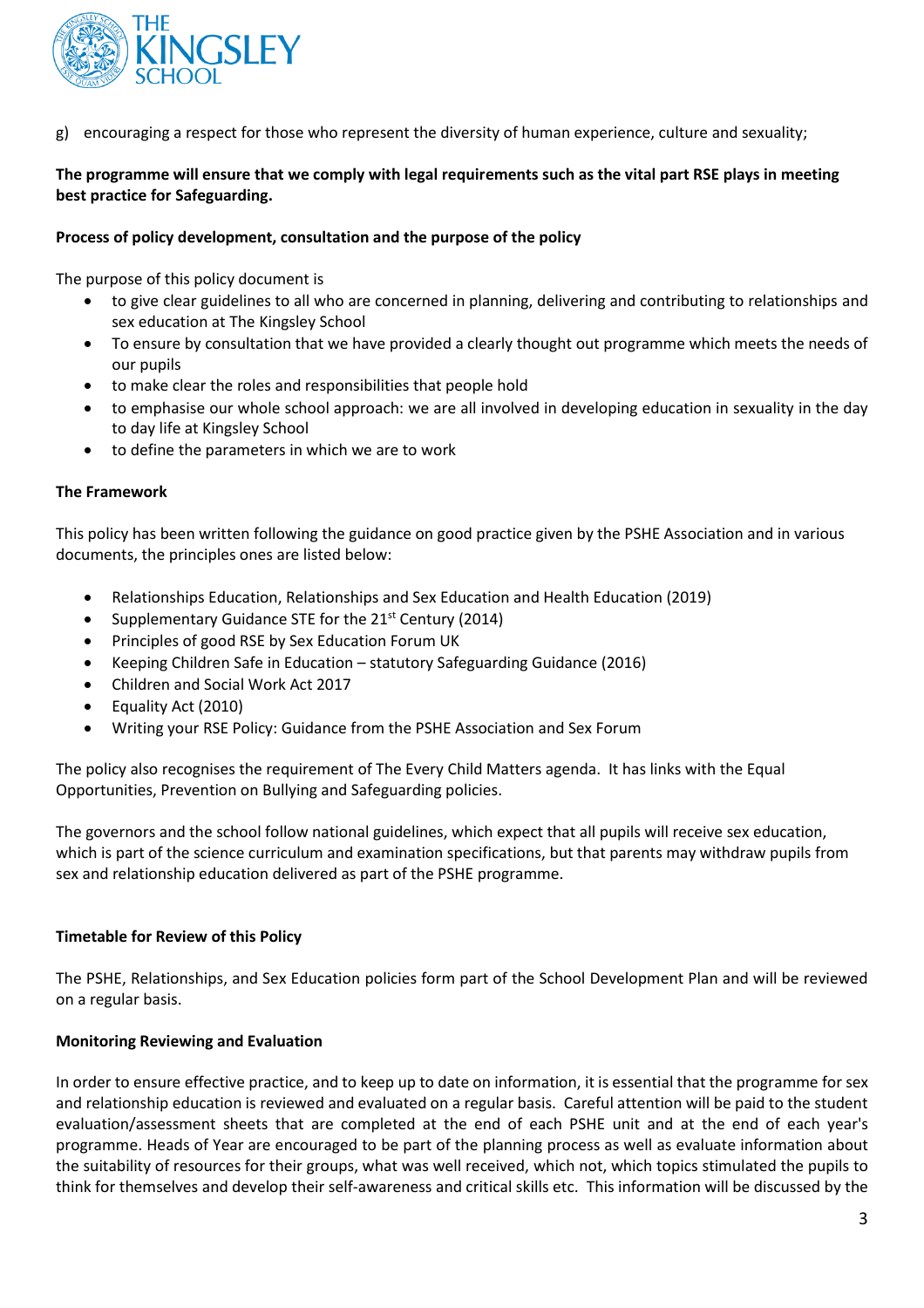

Heads of Year during and at the end of each year.

## **Safeguarding**

Teachers delivering effective RSE know and understand what is and what is not appropriate in a relationship and which can lead to a disclosure of a child protection issue. Teachers in this situation will follow the School's Safeguarding policy and consult with a designated safeguarding lead. External agencies, which support the delivery of RSE, will be required to follow the Kingsley School protocols.

#### **Rationale**

#### **Beliefs, attitudes and values**

- Our relationships and sex education programme will be developmental, giving accurate and appropriate information, which is inclusive and accessible to all our young people. It must be taught within a framework of moral principles. In order to carry out these principles in practice it is important that every child is helped to realise the importance of respecting themselves and others in their relationships both at school and outside, and the responsibility that they have both to themselves and to others in the choices and decisions that they make.
- Values can be taught, and can be learnt by experience and example, but they cannot be imposed. Pupils will be given the opportunity to discuss values and morality. This will encourage the growth of self-awareness and will enable them to develop morally and establish their own values framework.
- Discussion of moral values will not take place in the abstract but will relate to young people's experience and expectations of relationships, sexuality, and wider moral issues, which will affect their lives. It is important that they realise that strong emotional feelings are experienced in sexual intimacy, and that they are aware of their responsibility in showing respect and care for their own and the other person's feelings, decisions, rights and bodies.
- Pupils will be encouraged to consider values, which demonstrate compassion and care when interacting with people whose ideas do not conform to their own.

## **Diversity and inclusion**

The RSE policy is sensitive to a range of religious and cultural views whilst ensuring pupils have access to the information to keep them safe. Examples of this include impartial scientific information about puberty and abortion, as well as the law in relation to forced marriage and FGM.

RSE teaching is positively inclusive in terms of gender, sexual orientation, disability, ethnicity, culture, age, religion or belief.

#### **Knowledge and Information**

 Research has shown that effective sex education, both in school and at home, can lead to more responsible behaviour and a reduced likelihood of early sexual activity and risk of psychological and physical harm. At the start of any topic or session it is important that teachers sensitively examine the knowledge that the pupils already have, which will give them a realistic starting point. Liaison with parents and the Prep School is particularly important in helping the school establish a programme that meets real needs.

#### **The information and knowledge content of the programme will include the following:**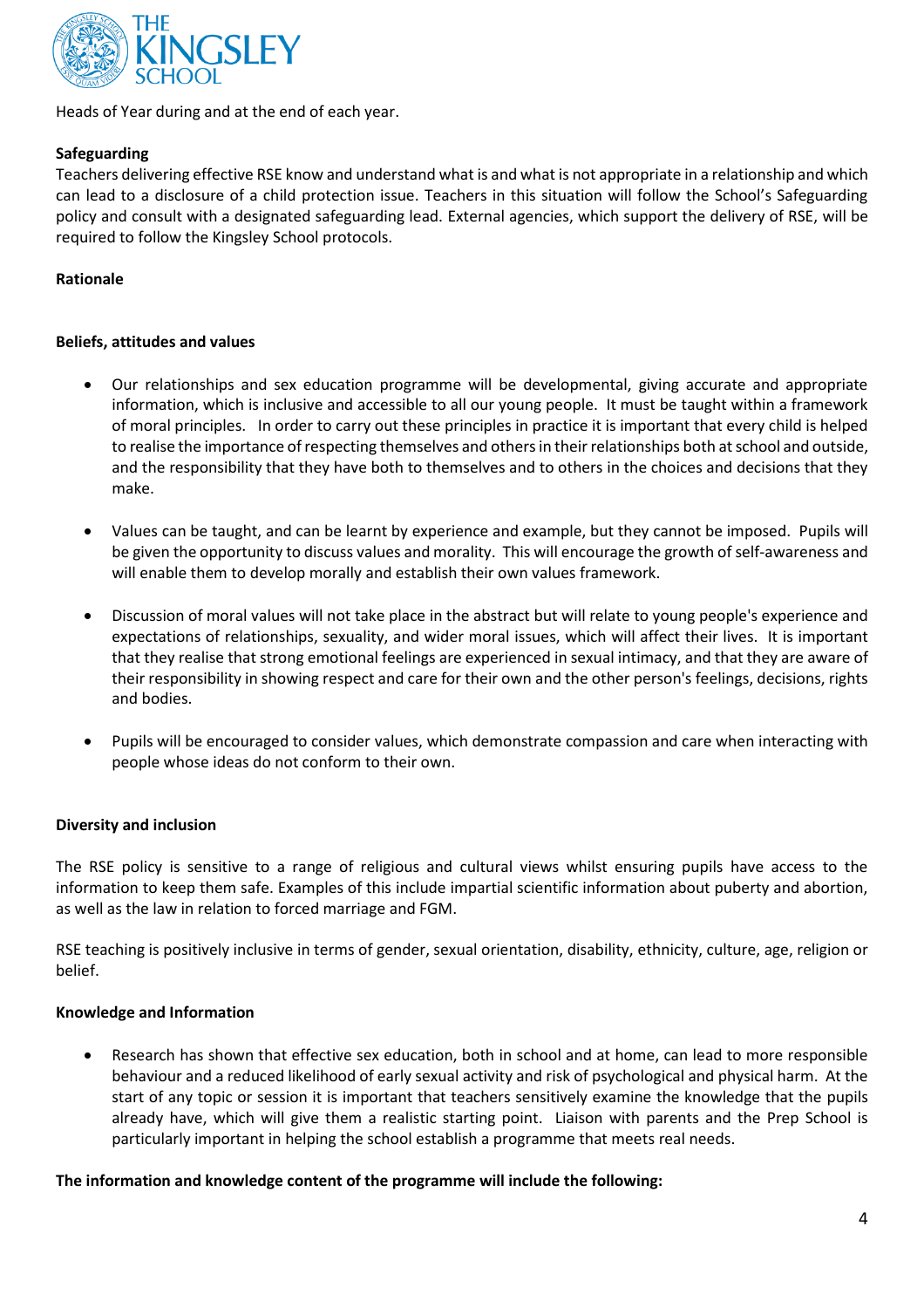

- Full, accurate and up-to-date information about growth and development on topics including puberty, sexual relationships, consent, conception, fertility control, childcare and responsible parenthood, including the legal aspects of sexuality; exploring gender identity to include transgender and transitioning, positive and negative consequences of sexual practice; HIV/AIDS; unplanned pregnancy; STIs and cervical cancer.
- Information about the essential elements involved in establishing and maintaining close relationships which are central to personal happiness.
- Looking at what friendship and love involve in real terms will be an important part of sex education.
- Information which aims to educate against prejudice.

## **Skills**

Social skills in learning about relationships cannot just be taught, they evolve based on individual and shared experiences. Success in acquiring these skills depends on young people feeling valued themselves. Our first task is to try to increase their self-esteem, confidence and integrity.

In sex education, opportunities will be provided for pupils to

- assess evidence
- make individual and group decisions
- learn to listen and negotiate
- look at ways of dealing with conflict and solving problems.

Independent and group work will enable pupils to

- explore other people's points of view
- consider diversity, fairness and justice
- consider competition, prejudice and discrimination.

Developing their questioning skills and critical ability, it is hoped, will help them to make informed and balanced choices, and become more self-aware.

## **ORGANISATION and DELIVERY of the PROGRAMME**

#### **Relationships and Sex Education on the Kingsley Timetable**

- Relationships and sex education is delivered through the PSHE programme.
- The moral aspects of sexuality will be explored in Philosophy, Ethics and Religious (PER) and PSHE lessons.
- Biological aspects will be covered during science lessons.

The overall planning and preparation of materials for the programme is done by the Head of PSHE supported by, and in consultation with, the teachers of PSHE, the Head teacher and members of staff with pastoral responsibility.

Wider aspects regarding sexuality and relationships are integrated in all pastoral and curricular areas embracing a whole school approach.

We ensure that RSE is matched to the needs of the pupils and students by using recommended planning guidance, recommended age appropriate resources and lesson plans. The programme is taught through a range of teaching methods and interactive activities such as discussion, evaluation of sources and independent research and presentation to the class. An example of active learning includes senior students building on the taught lesson content and researching different forms of contraceptives to design information leaflets, which could then be shared through a display.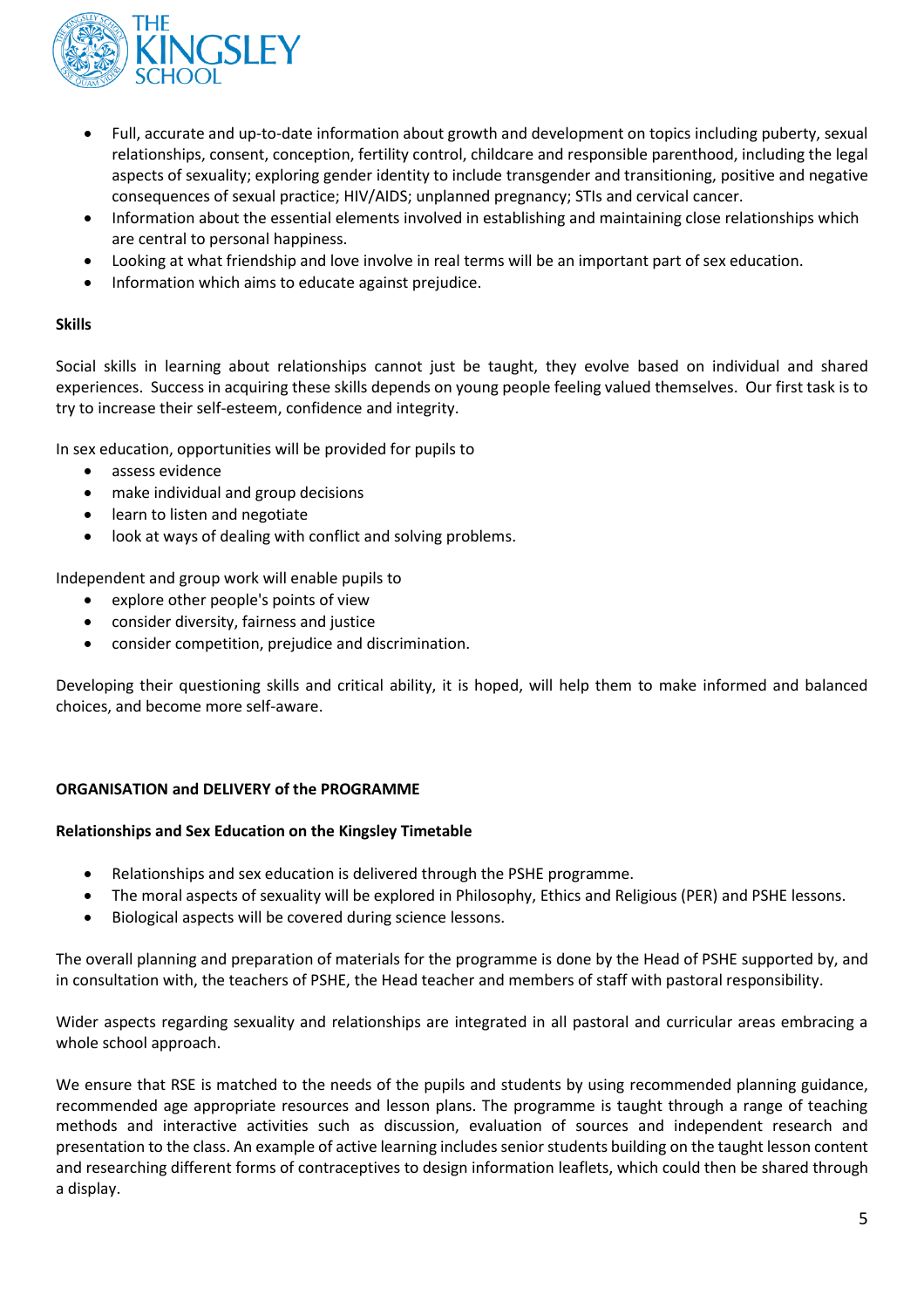

Differentiation is included on the schemes of work and lesson plans. EAL/less able or those with specific learning needs have individual teacher support, modified activity or information sheets, writing frames etc. Extension for the more able comes through AFL, use of websites, additional topical tasks, group work etc. When planning and teaching pupils with SEND, The PSHE Association document 'PSHE Education Planning Framework for pupils with SEND can be used in addition to the Kingsley Pupil Profiles and the various Learning Support documents.

All pupils are encouraged to reflect on their learning and progress for example by revisiting the baseline assessment task and adding to or developing their original knowledge and understanding of the topic. **Involvement of parents**

This policy is included in the parents' handbook, and is published on the school's website.

- Under the Children and Social Work Act 2017, the government has committed to make RSE statutory in all schools, including independent schools. This is to come in to effect from September 2019. It is noted that parents have the statutory right to withdraw their child from lessons concerning sex and relationships education as delivered through the PSHE programme, though not from sex education within the science curriculum.
- The PSHE department issues letters home at the beginning of each academic year outlining the overview of the PSHE course structure so parents are fully informed. Where any sensitive topic areas are taught such as Female Genital Mutilation and follow up letters are also sent home so parents have a further opportunity for withdrawing their child from sensitive lessons.
- Parents are informed about this programme at parents' information evenings in the autumn term.
- Parents of pupils in the Prep School by letter when relationships and sex education is about to take place.
- Parents of Prep School pupils are invited into school to discuss the content of lessons, and to view resources.
- Parents can view materials and resources, presently by contacting Head of PSHE. There is an intention to have a specific PSHE information evening where the Head of PSHE can share resources and an outside speaker will talk to parents about RSE.

#### **Methodology, approach, responsibility for teaching and assessment**

*Staff delivering the Relationships and Sex Education programme need to be aware of their own values and the impact they could have on their pupils.*

Prep School

Whole class discussion, stories, use of information books, DVDs, the school nurse.

Main School

Science: whole class discussion, DVDs, individual assignments.

PSHE: a variety of approaches is used including whole class and group discussion, decision-making, problem-solving, assessment of evidence, teacher-led activities, role-play and film, outside speakers, the school nurse.

#### Sixth Form

Discussion, outside speakers (when possible), current media including newspapers, DVDs and websites.

#### Resources

Resources are carefully selected from a wide range of sources and are regularly reviewed and evaluated by staff, and where appropriate by students. The primary resources used are those which have gained a 'Quality Assurance' mark by the PSHE Association. Other resources available on the PSHE Association website (the school is a member of the Association) are widely used when planning and resourcing the SRE and PSHE programme.

When selecting resources care is taken to ensure that the information given is appropriate to the age of the students and relates to their experiences as well as fitting the values and ethos of the school.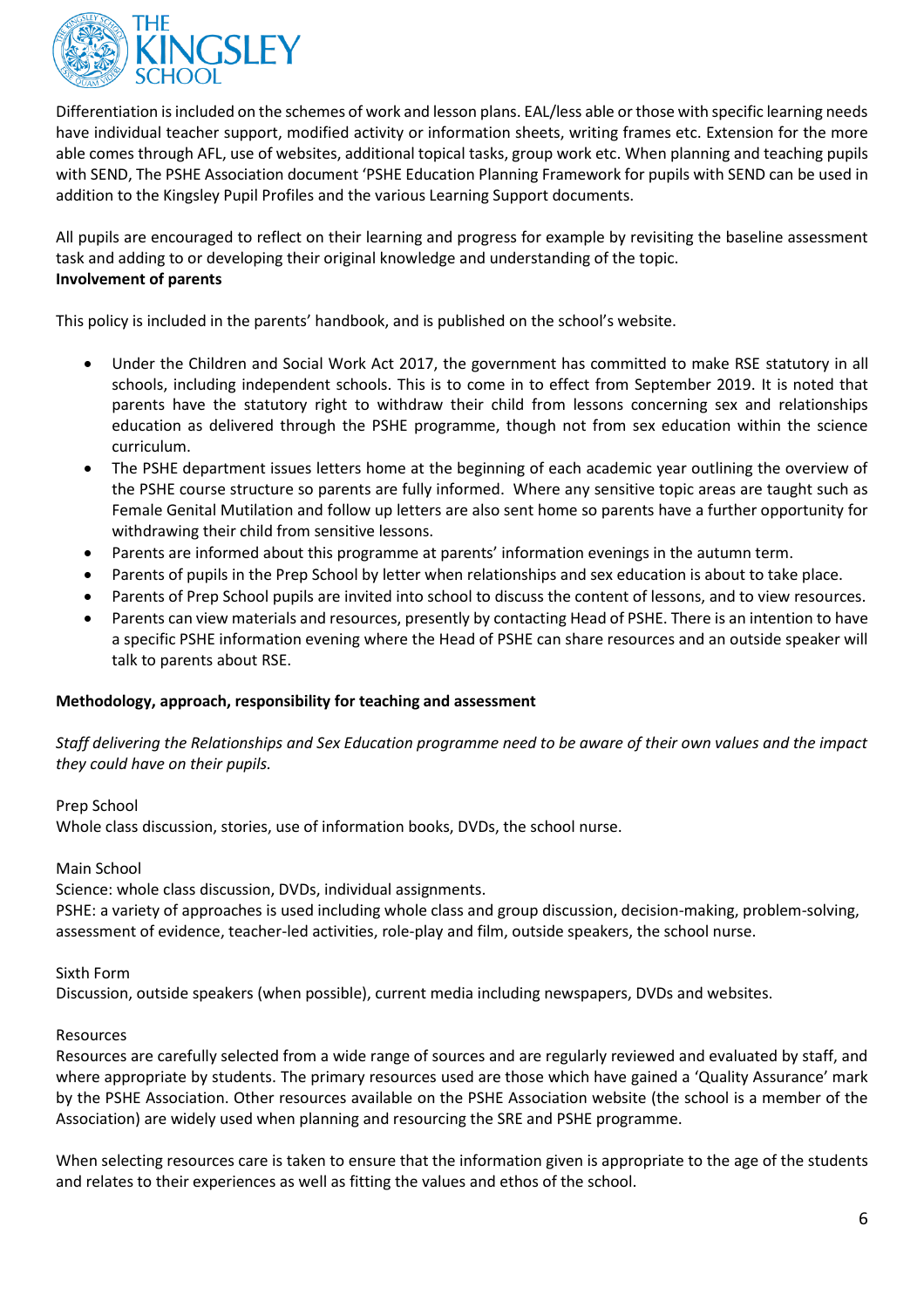

#### **Assessment**

Assessment gives the pupils opportunities to reflect on their learning, increases motivation and improves their awareness of their development. It also allows other interested parties to evaluate the impact that PSHE is having for pupils and whole school outcomes. Assessment is a combination of teacher assessment and student self – and peer assessment.

Assessment is used to compare where a pupil is at the end of a lesson or series of lessons against where they were before the lessons). The benchmark against which progress is measured is the pupil's own starting point, not the performance of others.

The model used is that of the one provided by the PSHE Association:

- 1. Baseline assessment which could be completed at the start of the lesson or during tutor time in preparation for the first lesson
- 2. Build Assessment for Learning into the lesson
- 3. At the end of the 'learning' progress is measured from the starting point and used to evidence progress and inform future learning

#### **Training**

Training is ongoing in order to ensure good practice. It is important that teachers who are willing to be involved in sex education are given support and feel confident in what they are doing. In September 2021 the Head of School, Head of PSHE and the teachers of PSHE in the senior school attended the compulsory SRE training.

#### **SENSITIVE ISSUES**

#### **The Legal Position**

*A teacher's pastoral concerns should never trespass on parental rights and responsibilities.* As a general rule, according to circular 5/94, teachers should not give contraceptive advice to an *individual* pupil under the age of 16. A pupil requesting advice on any aspect of sexual behaviour should be encouraged to discuss the matter with her parents and (if appropriate) a relevant health profession, possibly the school nurse.

#### **School Practice**

Teachers should not give pupils advice on contraception pertaining to their *individual personal situation, but should encourage them to speak to their parents.* If pupils say they are unable to seek help from their parents, the member of staff concerned should, only after a careful discussion with them on the moral, physical and legal implications, inform the child about how to seek help from appropriate health professionals. *Pupils should have the right to information about who these professional people are and where they can be found in their local areas.*

Teachers are able to discuss with individual pupils the *issues that surround* the use of contraception. If the teacher is uncertain about any of the issues involved and seeks advice or support from another member of staff within the school, or a health professional outside, it is important to respect the student's confidentiality by presenting a hypothetical situation which will exclude their identity. If the teacher feels that in talking to an individual *around* matters of contraception there is a risk that they might be put in a position which could be compromising, it would be advisable for them to be accompanied by another member of staff, having agreed with the student who this should be.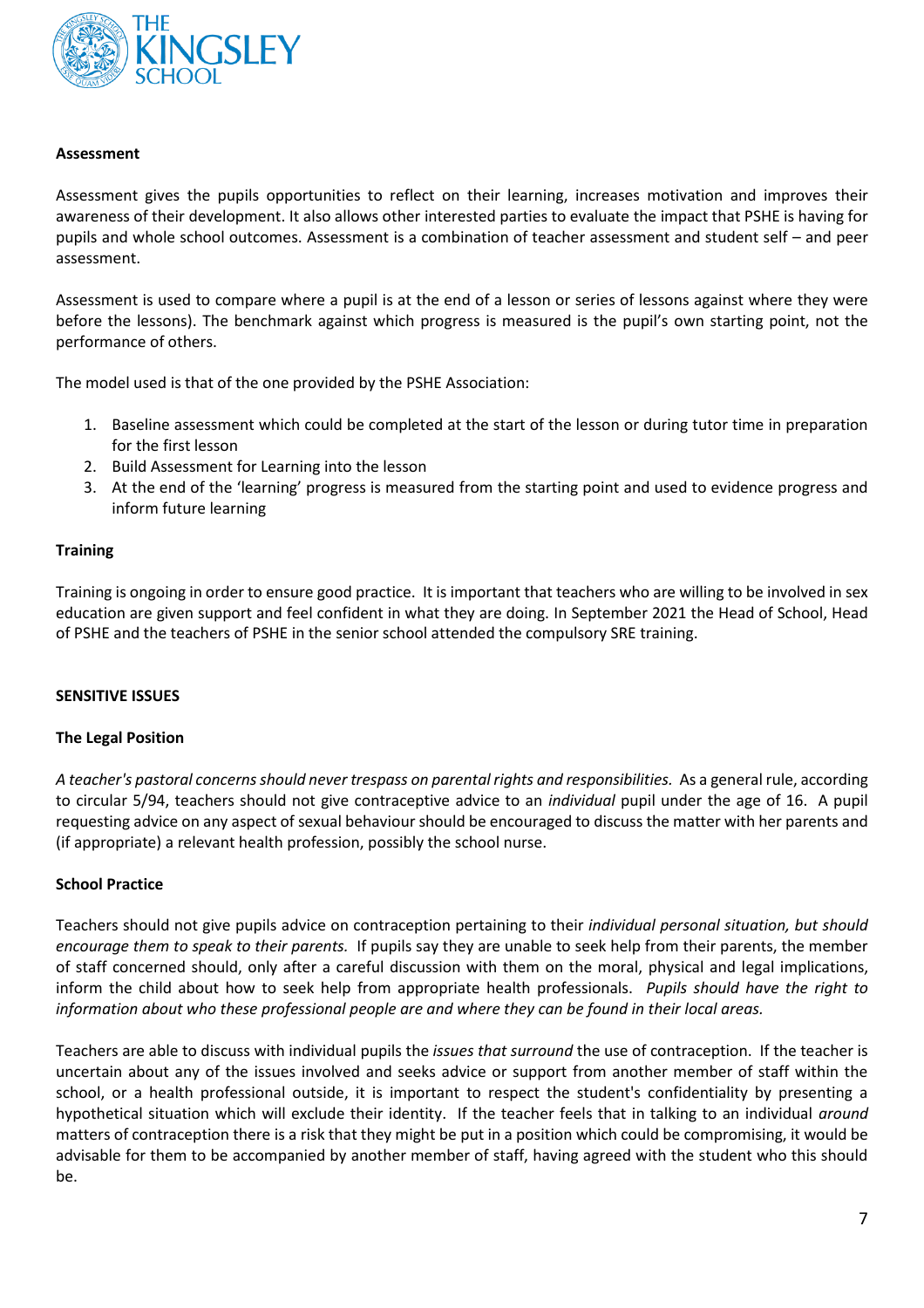

#### **Answering pupils' questions**

If teachers do not feel comfortable with questions that arise out of issues pertaining to relationships and sex education, then they should seek advice from either their Year Head, their Head of Department, the Head of PSHE, the school nurse or from the Pastoral Deputy, as they see appropriate. They should not feel obliged to answer difficult questions immediately, and to do so could be inappropriate in a class forum. An anonymous question box/envelope is a resource used when teaching sensitive issues. If a teacher is uncertain by answering a question then they should refer to the Head of PSHE.

#### **Procedures concerning Confidentiality and Disclosure**

It is important that pupils understand the position regarding confidentiality between themselves and staff before speaking to them in confidence.

#### **Teachers should not make promises of confidentiality to a student that cannot be kept.**

However...

*It is important that young people feel confident that they are able to approach teachers for information and support on issues that may relate to their sexual behaviour. It is vital that teachers are able to respond to young people's requests for help and do not turn them away. It is unlikely that young people will trust teachers if they feel that this information will be passed on to their parents. Legal opinion suggests that teachers should only inform parents of the sexual activity of pupils, if, in their professional opinion, it is in the best interest of the child to do so. (Sex Education Forum: response to DFE guidelines).*

*Where the circumstances are such as to lead a teacher to believe that a pupil has embarked upon, or is contemplating, a course of conduct which is likely to place her at physical risk or in breach of the law, the teacher has a general responsibility to ensure that the pupil is aware of the implications and is urged to seek advice. In such circumstances, the teacher should inform the head teacher. The head teacher should arrange for the pupil to be counselled if appropriate and, where the pupil is under age, for the parents to be made aware, preferably by the pupil herself (and in that case checking that it has been done). Circ. 5/94 para.40.*

## **If there is any disclosure which indicates that a student is at risk of or has experienced abuse it is essential that the designated teacher for child protection is informed immediately.**

## **The designated teachers for child protection are:**

**Senior School and Sixth Form:** Christina McCullough (Acting Head and overall responsibility) Dawn Morgan (Head of Sixth Form)

**Prep School:** Monica Gamble (Interim Head of Prep School)

All staff should be familiar with the **Safeguarding Policy.**

#### **It is important that outside speakers are aware of these procedures.**

## **Aims for teaching about HIV/AIDS at The Kingsley School**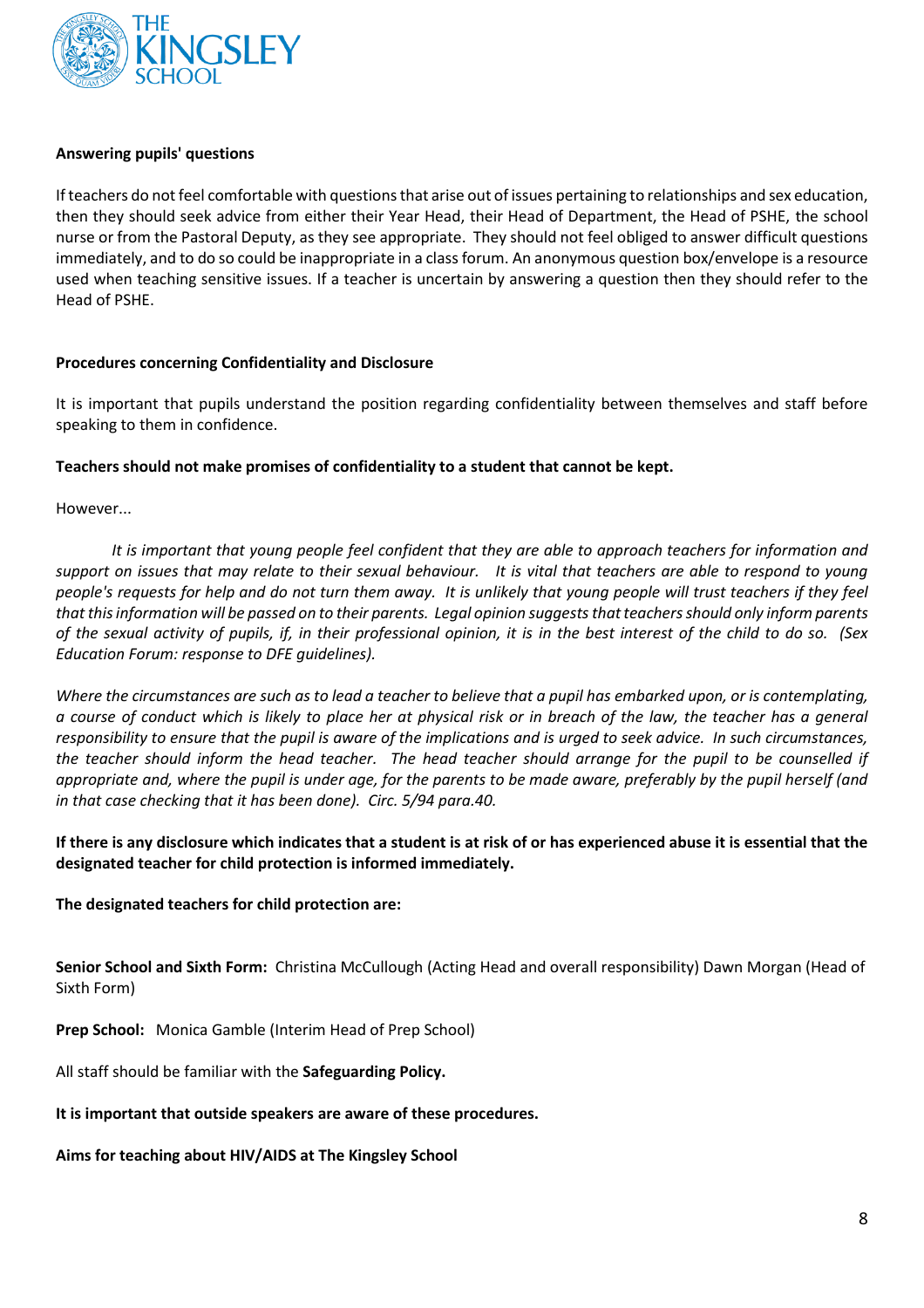

- To promote a whole school approach to HIV/AIDS.
- To impart current factual information about HIV/AIDS in a clear and explicit way in order to allay fears about the spread of the virus, and to inform them about the precautions that can be taken to minimise transmission.
- To raise the pupils' awareness about the importance of demonstrating our care, hope and support for those infected with HIV/AIDS.
- To provide opportunities for pupils to clarify their values and attitudes towards people with HIV/AIDS.
- To acknowledge the importance of equal opportunity with regard to people with HIV/AIDS
- To promote responsible sexual behaviour.
- To prepare the pupils for adult life.

#### **The different stages of the SRE programme**

Aims are presented for Prep School, Senior School and Sixth Form separately.

#### **Relationships and Sex Education within the Prep School, including Early Years Foundation Stage (EYFS)**

Pupils in the Preparatory School follow the Jigsaw programme of study for PSHE and Citizenship, which is closely aligned to the 2014 National Curriculum framework and non-statutory guidelines from the PSHE Association.

There are six 'Puzzles' in Jigsaw that are designed to progress in sequence from September to July: Autumn 1: Being Me in My World Autumn 2: Celebrating Difference (including anti-bullying) Spring 1: Dreams and Goals Spring 2: Healthy Me Summer 1: Relationships Summer 2: Changing Me (including Sex Education)

The 'relationship and sex education' components are taught in the context of relationships, communication, social skills and values, always relative to the age and maturity of pupils.

#### **EYFS**

To develop pupils' sense of themselves and the changes they have experienced since birth.

The Jigsaw sex education pieces in the 'Changing Me' puzzle, aim to give children their entitlement to information about puberty and human reproduction, appropriate to their age and stage of development. It is treated in a matterof-fact manner to allay embarrassment and fear.

The following grids show the SRE objectives covered through the Jigsaw programme in Key Stages 1 & 2 at The Kingsley Preparatory School.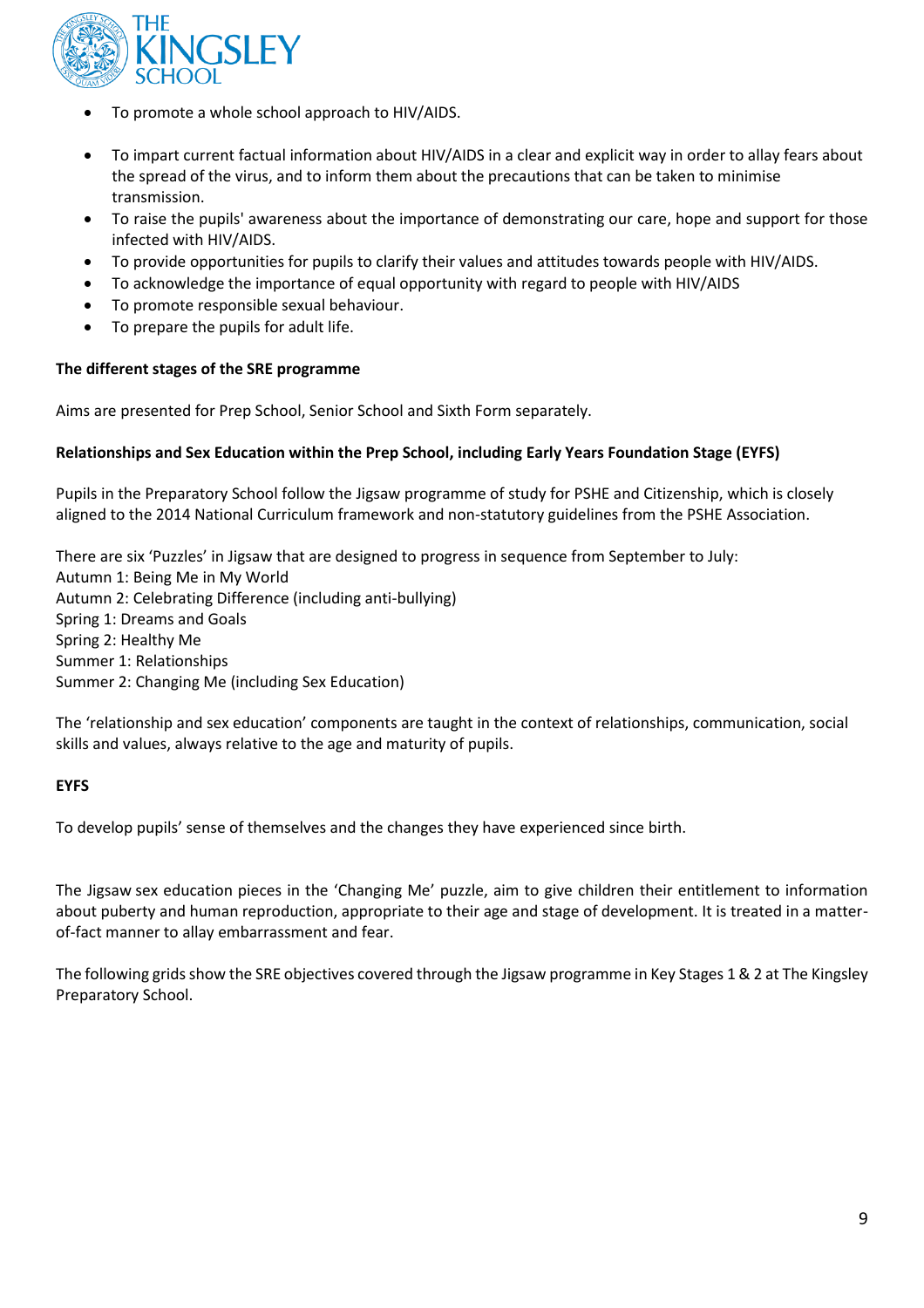

| <b>PSHE Association</b>                                                                                         | JIGSAW – the 6 Puzzles |                           |                       |                   |                           |                    |  |  |
|-----------------------------------------------------------------------------------------------------------------|------------------------|---------------------------|-----------------------|-------------------|---------------------------|--------------------|--|--|
| <b>Core Theme 2 - Relationships</b>                                                                             | Being Me in My         | Celebrating               | Dreams and            | <b>Healthy Me</b> | Relationships             | <b>Changing Me</b> |  |  |
| In Key Stages 1 & 2, pupils should be taught:                                                                   | World                  | <b>Difference</b>         | Goals                 |                   |                           |                    |  |  |
| How to develop and maintain a variety of<br>healthy relationships within a range of<br>social/cultural contexts | Y3, Y4, Y6             | Y1, Y2, Y4, Y6            | Y1, Y2, Y4, Y5,<br>Υ6 | Y4                | Y1, Y2, Y3, Y4,<br>Y5, Y6 | <b>Y5, Y6</b>      |  |  |
| How to recognise and manage emotions within<br>a range of relationships                                         | Υ4                     | Y3, Y6                    |                       | Y4                | Y2, Y3, Y4, Y5,<br>Υ6     | Υ6                 |  |  |
| How to recognise risky or negative relationships<br>including all forms of bullying and abuse                   |                        | Y1, Y2, Y3, Y4,<br>Y5, Y6 |                       |                   | Y5, Y6                    |                    |  |  |
| How to respond to risky or negative<br>relationships and ask for help                                           |                        | Y1, Y2,Y3, Y4,<br>Y5, Y6  |                       | Y4                | Y1, Y2, Y5, Y6            |                    |  |  |
| How to respect equality and diversity in<br>relationships                                                       |                        | Y1, Y2, Y4, Y5,<br>Υ6     |                       |                   | Υ5                        | Y3                 |  |  |

## **KEY STAGE 1 & 2**

| <b>PSHE Association</b>                                                                                   | JIGSAW - the 6 Puzzles  |                                  |                     |                                  |               |                                  |  |  |
|-----------------------------------------------------------------------------------------------------------|-------------------------|----------------------------------|---------------------|----------------------------------|---------------|----------------------------------|--|--|
| Core Theme 1 - Health and Well-being<br>In Key Stages 1 & 2, pupils should be taught:                     | Being Me in My<br>World | Celebrating<br><b>Difference</b> | Dreams and<br>Goals | <b>Healthy Me</b>                | Relationships | <b>Changing Me</b>               |  |  |
| What is meant by a healthy lifestyle                                                                      |                         |                                  |                     | Y1, Y2, Y3, Y5                   |               |                                  |  |  |
| How to maintain physical, mental and<br>emotional health and well-being                                   | Y1, Y2, Y5, Y6          | Y6                               | Y1, Y3, Y4          | Y1, Y2, Y3, Y4,<br><b>Y5, Y6</b> | Υ4            | Y1, Y2, Y3, Y4,<br><b>Y5, Y6</b> |  |  |
| How to manage risks to physical and emotional<br>health and well-being                                    | Y1, Y2                  | Υ3                               | Υ4                  | Y3, Y4, Y5, Y6                   | Y6            | Y4                               |  |  |
| Ways of keeping physically and emotionally safe                                                           | Y1, Y2                  |                                  |                     | Y1, Y2, Y3, Y5,<br>Υ6            | Υ3            | Y2                               |  |  |
| About managing change, such as puberty,<br>transition and loss                                            |                         |                                  |                     |                                  | Y4, Y6        | Y1, Y2, Y3, Y4,<br><b>Y5, Y6</b> |  |  |
| How to make informed choices about health<br>and well-being and to recognise sources of help<br>with this |                         |                                  |                     | Y1, Y2, Y3, Y5,<br>Υ6            |               | <b>Y5, Y6</b>                    |  |  |
| How to respond in an emergency                                                                            |                         |                                  |                     | <b>Y5, Y6</b>                    |               |                                  |  |  |
| To identify different influences on health and<br>well-being                                              |                         |                                  |                     | Y4, Y5, Y6                       |               |                                  |  |  |

## **Relationships and Sex Education in the Senior School (Key Stages 3 and 4)**

**Science**

**In Key Stage 3,** pupils are taught about reproduction in animals in the context of human reproduction. The structure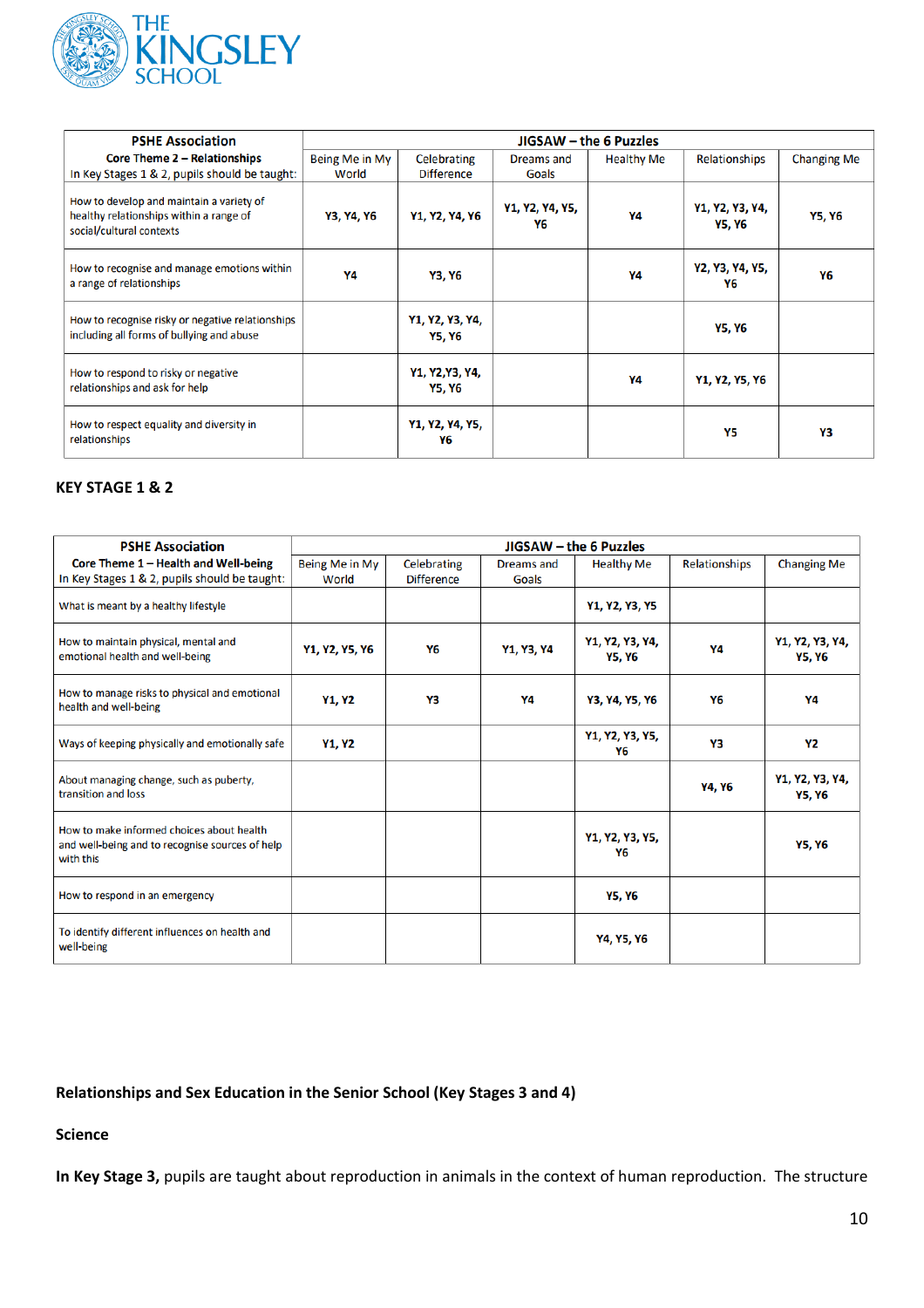

of human reproductive systems, fertilisation and pregnancy are covered.

**In Key Stage 4,** pupils who study GCSE biology as part of the separate science programme will cover hormonal control of the menstrual cycle in humans, the structure of human gametes, and treatments for infertility.

#### **PSHE**

#### **KEY STAGE 3**

#### **AIMS:**

- To enable pupils to understand what consent means, why it is important, and strategies to manage persuasion and pressure on consent.
- To encourage pupils to understand and value their sexuality.
- To prepare pupils for and to clarify pubertal changes: physical, practical, emotional and social.
- To help pupils to celebrate the growth and development of their bodies and emotions, and encourage a positive self-image.
- To study the process of human reproduction, conception, and contraception.
- To ensure they are given clear, accurate information to enable them to take responsibility for their own sexual behaviour and health (including, in Year 8 sexual and gender identity
	- in Year 9, information about HIV/AIDS and other STIs, FGM, contraception, pregnancy
- To enable pupils to communicate about sexual matters in a clear and unembarrassed way, using appropriate language.
- To help pupils to understand their responsibility for themselves and towards others as they grow up, and to make clear the importance of developing their own values and their ability to make moral choices, including the importance of valuing and protecting themselves.
- To raise pupils' awareness and understanding of themselves, their sexuality and that of others.
- To help children see beyond the immediate situation, to the consequences that result from their behaviour, practising coping and decision-making skills in role-play.

#### **KEY STAGE 4**

#### **AIMS:**

- To ensure that pupils understand what consent is, the legal and ethical details, the meaning of choice, freedom and capacity to consent and strategies to manage giving and withdrawing consent.
- To ensure pupils are given clear and accurate information to enable them to take responsibility for their own sexual behaviour and health, including information about HIV/AIDS and other STIs, fertility, pregnancy and abortion.
- To explore the powerful feelings connected with sexuality and sexual behaviour.
- To encourage pupils to value themselves and their sexuality, and to develop a deeper understanding of the importance of close and loving relationships, now and in their future lives beyond school, aware of the dignity of all people and their responsibility to themselves and others.
- To ensure pupils are made aware of healthy and unhealthy relationships
- To encourage responsibility in relationships, reflecting upon the effect that their behaviour has on other people, and to clarify their own sexual values.